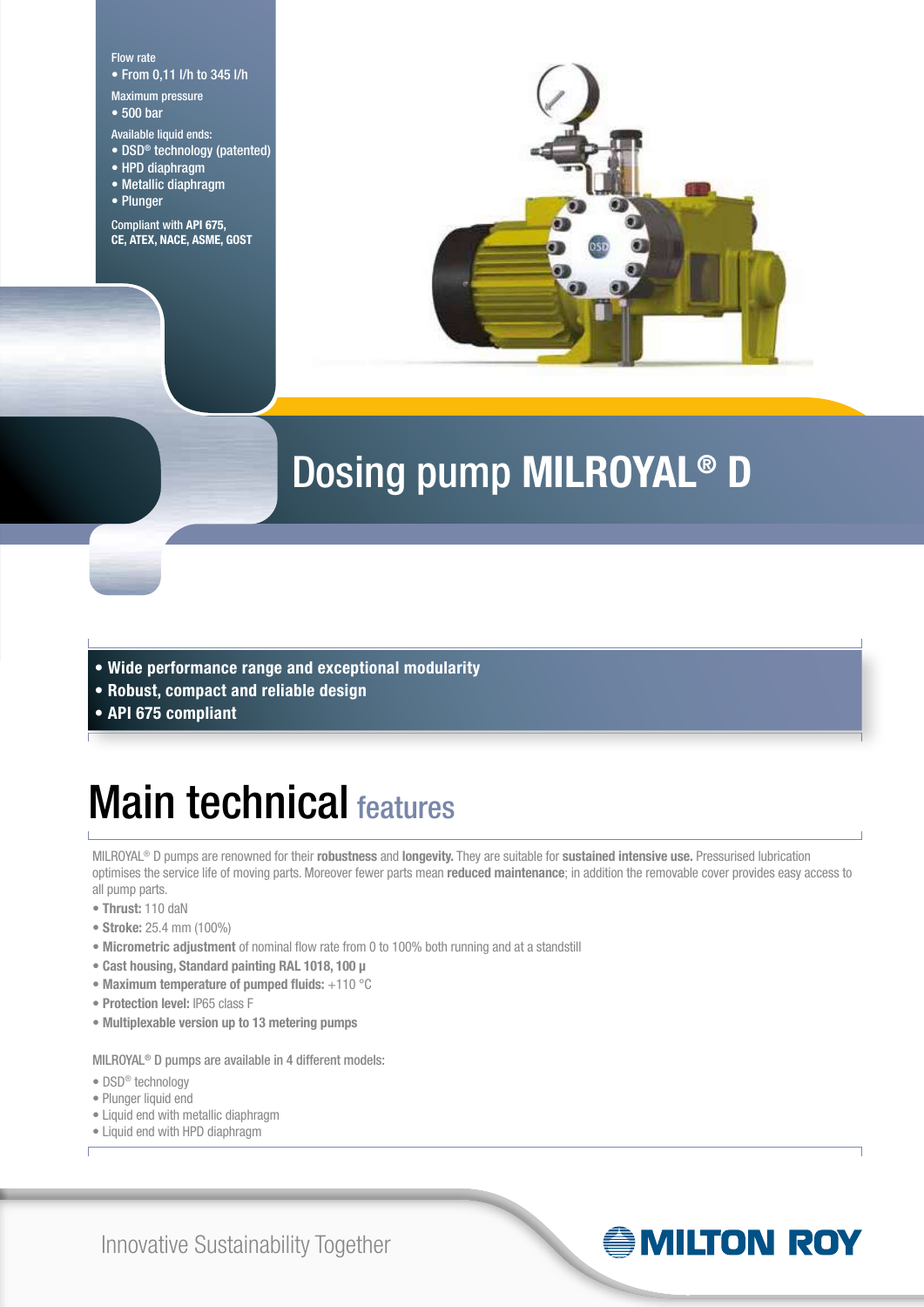### Advantages

**A practical answer for the most diverse applications thanks to a high degree of modularity:**

- 4 typologies of liquid ends
- Compatibility with the majority of chemicals thanks to a broad selection of materials
- Numerous options available

#### **Compact and robust design**

- Ease of integration into all types of plant and/or packages
- Optimum service life for moving parts (oil-immersed)
- Low maintenance and operating cost

#### **Reliability and safety**

- Compliance with API 675 as well as CE, ATEX, NACE, ASME, GOST standards
- Precision and repeatability within  $\pm 1\%$
- Integral relief valve to cope with any potential pressure surges



# Typical applications

**Extraction:** injecting corrosion inhibitor at wellheads or into pipelines

**Gas treatment:** gas odorization (injecting mercaptan or THT)

**Refineries:** injecting additives and catalysts into fuels

**Boiler water treatment:** treatment of make-up, circuit and discharge water (injecting corrosion inhibitor, biocide, anti-foaming agent, scale inhibitor, lime inhibitor, phosphate, hydrazine, ammonia, etc.)

**Paper-making pulp colouring:** injecting dyes

**Chemicals:** injecting bromine, acid or organic solvent











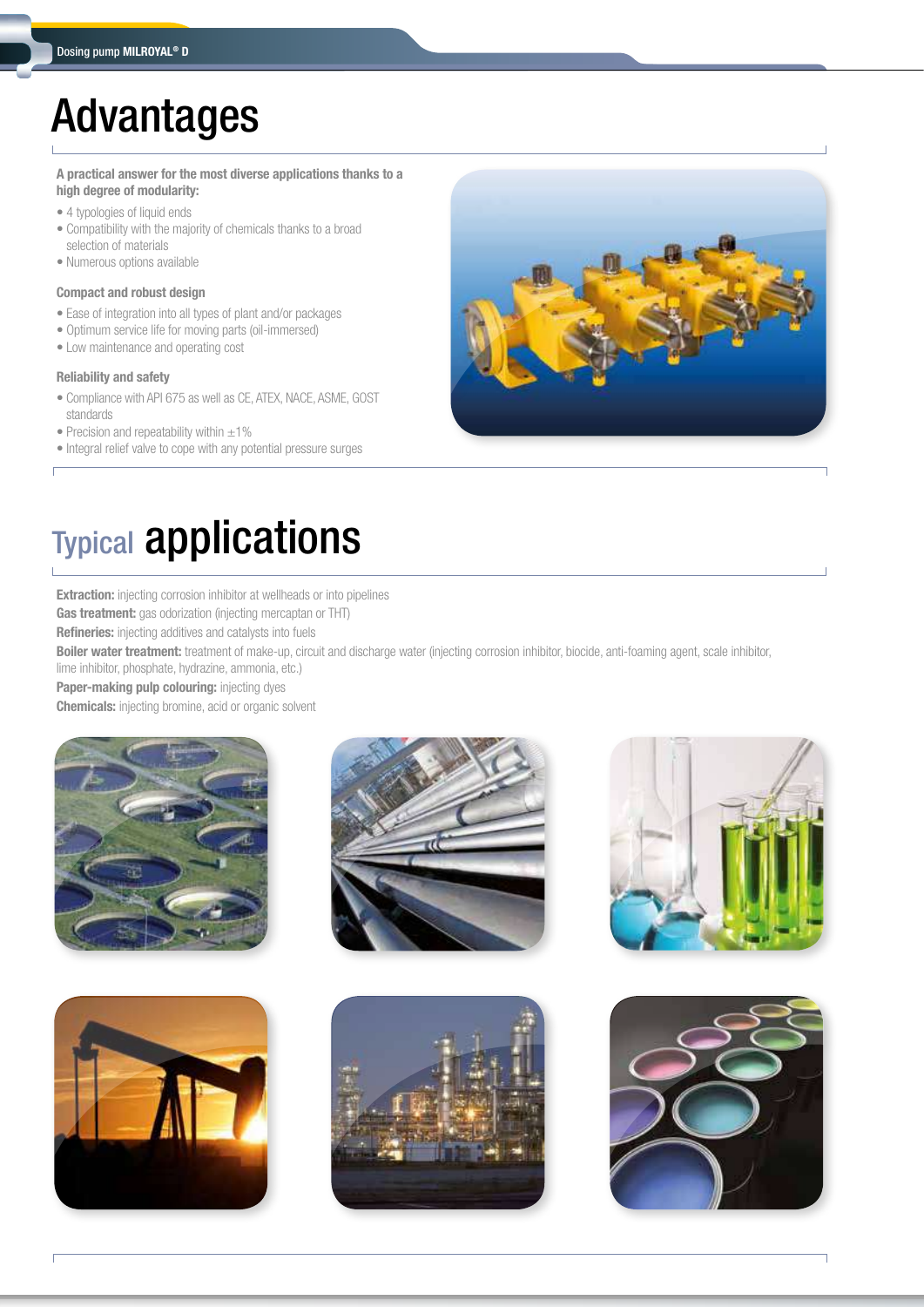### DSD<sup>®</sup> Liquid End Dynamic Stiffness Diaphragm vew

**The concept of the DSD® Technology is based on the outstanding properties of its Dynamic Stiffness Diaphragm. Its mechanical properties mean that it will never bend forwards, does not leak and boasts a compact design. The hydraulic system has been simplified, and a new multifunction valve has been developed. Thus consumables are reduced as possible and maintenance operations are easier and cheaper.**

- Patented technology
- Flow rate from 0.11 l/h to 10 l/h
- Max. pressure: 25 bar (PVC), 35 bar (PVDF) and 70 bar (316L stainless steel)
- Maximum temperature of pumped fluids: 110°C (SS 316L), 50°C (PVC and PVDF)
- Single or double diaphragm (PTFE)
- Injection of viscous fluids up to 7,000 mPa.s
- High suction lift: up to 6 m W C
- Internal 6-function relief valve, patented
- 1. Safety valve
- 2. Intake valve
- 3. Air bleed
- 4. Oil tank just 40 ml
- 5. Visual overpressure indication
- 6. Visual oil level indication
- Limited consumables (no more than 40 ml of oil in the liquid end)



|                                                                                                                                                        | <b>Plunger</b> | <b>Flow rate</b>   | Max. pressure | <b>Max. flow rate</b><br>at max. pressure | <b>Connections</b>                                        | <b>Swept volume</b> |
|--------------------------------------------------------------------------------------------------------------------------------------------------------|----------------|--------------------|---------------|-------------------------------------------|-----------------------------------------------------------|---------------------|
|                                                                                                                                                        | (mm)           | $(min - max I/h)$  | (bar)         | (I/h)                                     |                                                           | (cm <sup>3</sup> )  |
| Ø3<br>0,93<br>$0,15 - 1,33$<br>1,83<br>04<br>$0,30 - 2,41$<br><b>XR</b><br>70<br>(316L)<br>06<br>4,82<br>$0,79 - 5,67$<br>08<br>8,57<br>$1,41 - 10,08$ |                |                    |               |                                           | $1/4"$ NPTf<br>$(Ø3,17mm-ND)$                             | 0,17                |
|                                                                                                                                                        |                |                    |               |                                           |                                                           | 0,31                |
|                                                                                                                                                        |                | 316 L/ Hastelloy C | 0,71          |                                           |                                                           |                     |
|                                                                                                                                                        |                |                    | 1,27          |                                           |                                                           |                     |
| XV<br>(316L for viscous fluids)                                                                                                                        | Ø3             | $0,11 - 0,22$      | 70            | 0,11                                      | $1/4"$ NPTf<br>$(Ø3,17mm-NS)$<br>316 L/ Hastelloy C       | 0,17                |
|                                                                                                                                                        | 04             | $0,30 - 0,79$      |               | 0,60                                      |                                                           | 0,31                |
|                                                                                                                                                        | 06             | $0,70 - 1,78$      |               | 1,41                                      |                                                           | 0,71                |
|                                                                                                                                                        | Ø8             | $1,35 - 3,17$      |               | 2,70                                      |                                                           | 1,27                |
|                                                                                                                                                        | Ø3             | $0,11 - 1,10$      |               | 0,69                                      | $1/4"$ NPTf<br>$(Ø3,17mm-ND)$<br>Hastelloy C/ Hastelloy C | 0,17                |
| <b>VR</b>                                                                                                                                              | 04             | $0,25 - 2,04$      | 35            | 1,53                                      |                                                           | 0,31                |
| (PVDF)                                                                                                                                                 | 06             | $0,79 - 5,67$      |               | 4,82                                      |                                                           | 0,71                |
|                                                                                                                                                        | Ø8             | $1,41 - 10,08$     |               | 8,57                                      |                                                           | 1,27                |
|                                                                                                                                                        | Ø3             | $0,14 - 1,10$      |               | 0,85                                      | $1/4"$ NPTf                                               | 0,17                |
| <b>CR</b>                                                                                                                                              | 04             | $0,28 - 2,04$      | 25            | 1,73                                      | $(Ø3,17mm-ND)$                                            | 0,31                |
| (PVC)                                                                                                                                                  | 06             | $0.85 - 5.67$      |               | 5,16                                      | Hastelloy C/ Hastelloy C                                  | 0,71                |
|                                                                                                                                                        | Ø8             | $1,51 - 10,08$     |               | 9,17                                      |                                                           | 1,27                |

Indicative values estimated with a motor 0,25 kW, 50 Hz, +20% at 60 Hz.

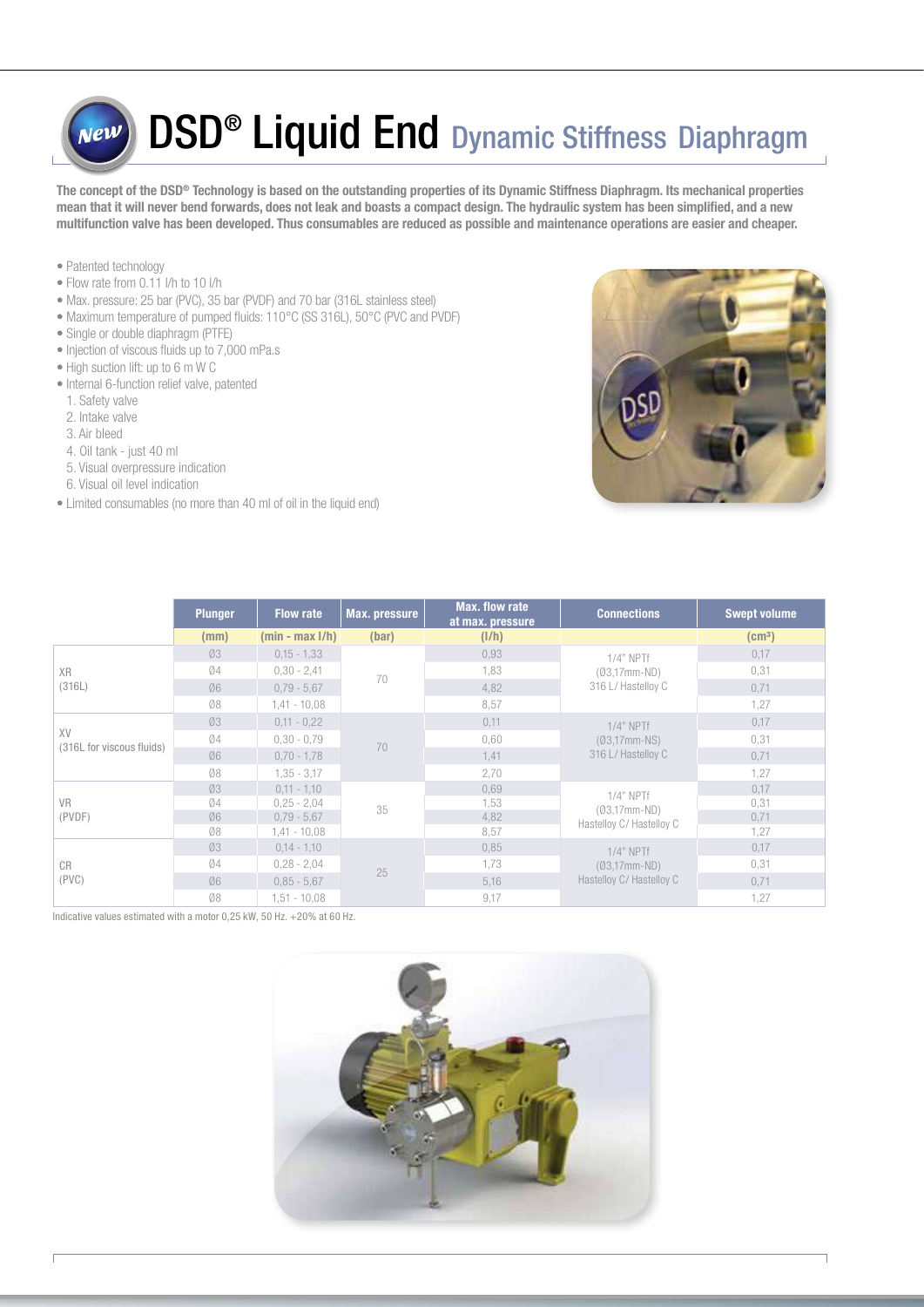### Liquid ends with **metallic and HPD diaphragms**

#### **LIQUID END WITH METALLIC DIAPHRAGM (TYPE M)**

Suitable for high pressures **Flow rate** from 0.11 l/h to 15 l/h **Max. pressure:** 500 bar **Temperature of pumped fluids:** -20° C to +110° C **Liquid end 316L stainless steel Single or double diaphragm 316 L S.S.**

#### **LIQUID END WITH HPD DIAPHRAGM**

Suitable for high flow rates **Flow rate** from 10l/h to 345 l/h **Max. pressure:** 35 bar **Metallic liquid end (Type H, 316L stainless steel) or plastic liquid end (Type P, PVC) HPD diaphragm Single or double diaphragm**

#### **Performances - liquid ends with metallic diaphragms**

| <b>Plunger</b> | <b>Flow rate</b>  |                | Max. flow rate at max. Pressure<br>Max. Pressure |           |        | <b>Connections</b> | Swept volume                       | Diaphragm    |    |
|----------------|-------------------|----------------|--------------------------------------------------|-----------|--------|--------------------|------------------------------------|--------------|----|
| (mm)           | $(min - max I/h)$ |                |                                                  | (bar)     | (I/h)  |                    |                                    | $\rm cm^{3}$ |    |
|                | Single            | Double         | Single                                           | Double    | Single | Double             |                                    |              |    |
| Ø3             | $0,11 - 1,40$     | <b>NA</b>      | 500                                              | <b>NA</b> | 0.92   | <b>NA</b>          | 1/4" VV2 f                         | 0.17         | 52 |
| Ø4             | $0,29 - 2,47$     | $0,21 - 2,47$  | 500                                              | 500       | 1.74   | 1,26               | $(Ø3,17mm-ND)$                     | 0.31         | 52 |
| Ø6             | $0,70 - 5,55$     | $0,60 - 5,55$  | $390*$                                           | $350*$    | 4,28   | 3,66               | 316 L/ Hastelloy C                 | 0.71         | 72 |
| Ø8             | $1,42 - 9,87$     | $1.25 - 4.87$  | $220*$                                           | $220*$    | 8.62   | 7.79               | $1/2$ " VV1 m                      | 1.27         | 92 |
| 010            | $2,34 - 15,42$    | $2,20 - 15,42$ | $140*$                                           | $140*$    | 14.21  | 13.41              | $(06,35mm$ -LD)<br>17.4 PH - 316 L | .99          | 92 |

Indicative values estimated with a motor 0,25 kW, 50 Hz. +20% at 60 Hz.

\* 0,37 kW

#### **Performances - liquid ends with HPD diaphragms**

| <b>Plunger</b> | <b>Flow rate</b>  |                  |        | <b>Max. Pressure</b> | Max. flow rate at max. Pressure |        | <b>Connections</b> | Swept volume    | <b>Diaphragm</b> |
|----------------|-------------------|------------------|--------|----------------------|---------------------------------|--------|--------------------|-----------------|------------------|
| (mm)           | $(min - max I/h)$ |                  |        | (bar)                | (I/h)                           |        |                    | cm <sup>3</sup> |                  |
|                | Type H            | Type P           | Tvpe H | Type P               | Type H                          | Type P |                    |                 |                  |
| 020            | $9.00 - 62.00$    | $10.00 - 62.00$  | $35*$  | 10                   | 56.00                           | 62.00  | $1/2$ " VV1 m      | 7.97            | 106              |
| 025            | $15,00 - 98,00$   | $32.00 - 98.00$  | $22*$  | 10                   | 96.00                           | 98,00  | $(09,52$ mm-ND)    | 12.46           | 106              |
| 032            | $25,00 - 108,00$  | 26,00 - 164,00   | $13*$  | $10*$                | 164.00                          | 164,00 | $1/2$ " VV1 m      | 20.42           | 106              |
| 040            | $41 - 254$        | $41.00 - 254.00$ | $8*$   | $8*$                 | 254.00                          | 254,00 |                    | 31.91           | 106              |
| 045            | $56 - 345$        | $56.00 - 345.00$ | $6*$   | $6^*$                | 345.00                          | 345,00 | $(Ø15.9$ mm-NS)    | 40.39           | 106              |

Indicative values estimated with a motor 0,25 kW, 50 Hz. +20% at 60 Hz.

\* 0,37 kW Г

### Plunger liquid ends

Simple and economic **Flow rate** from 0,23 l/h to 79 l/h **Max. pressure:** 350 bar **Temperature of pumped fluids: -10°C to +110°C Liquid end 316L stainless steel**



|   | <b>Plunger</b> | <b>Flow rate</b>  | Max. Pressure | Max, flow rate at max, Pressure | <b>Connections</b>             | <b>Swept volume</b> |
|---|----------------|-------------------|---------------|---------------------------------|--------------------------------|---------------------|
|   | (mm)           | $(min - max I/h)$ | (bar)         | (I/h)                           |                                | cm <sup>3</sup>     |
|   | Q3,2           | $0,23 - 1,65$     | 350           | 1,42                            | 1/4" VV2 f                     | 0,20                |
| N | Ø6             | $0.82 - 5.79$     | 350           | 5.00                            | $(03,17$ mm-ND)                | 0,71                |
|   | Ø8             | $1.54 - 10.10$    | $200*$        | 9,40                            | 316 L/ Hastelloy C             | 1,27                |
|   | Ø11.1          | $3,10 - 19,90$    | 70            | 19.40                           | 1/2" VV2 m-(Ø6,35mm-ND)        | 2,45                |
| U | Ø15.9          | $6,30 - 40,00$    | $45*$         | 39.00                           | $1/2$ " VV2 m- $(Ø9,52$ mm-ND) | 5,04                |
|   | 022,2          | 79.00             | $10*$         | 10.00                           | 1/2" VV2 m-(Ø15,9mm-ND)        | 9,83                |

Indicative values estimated with a motor 0,25 kW, 50 Hz. +20% at 60 Hz. \* 0,37 kW

### **SMILTON ROY**

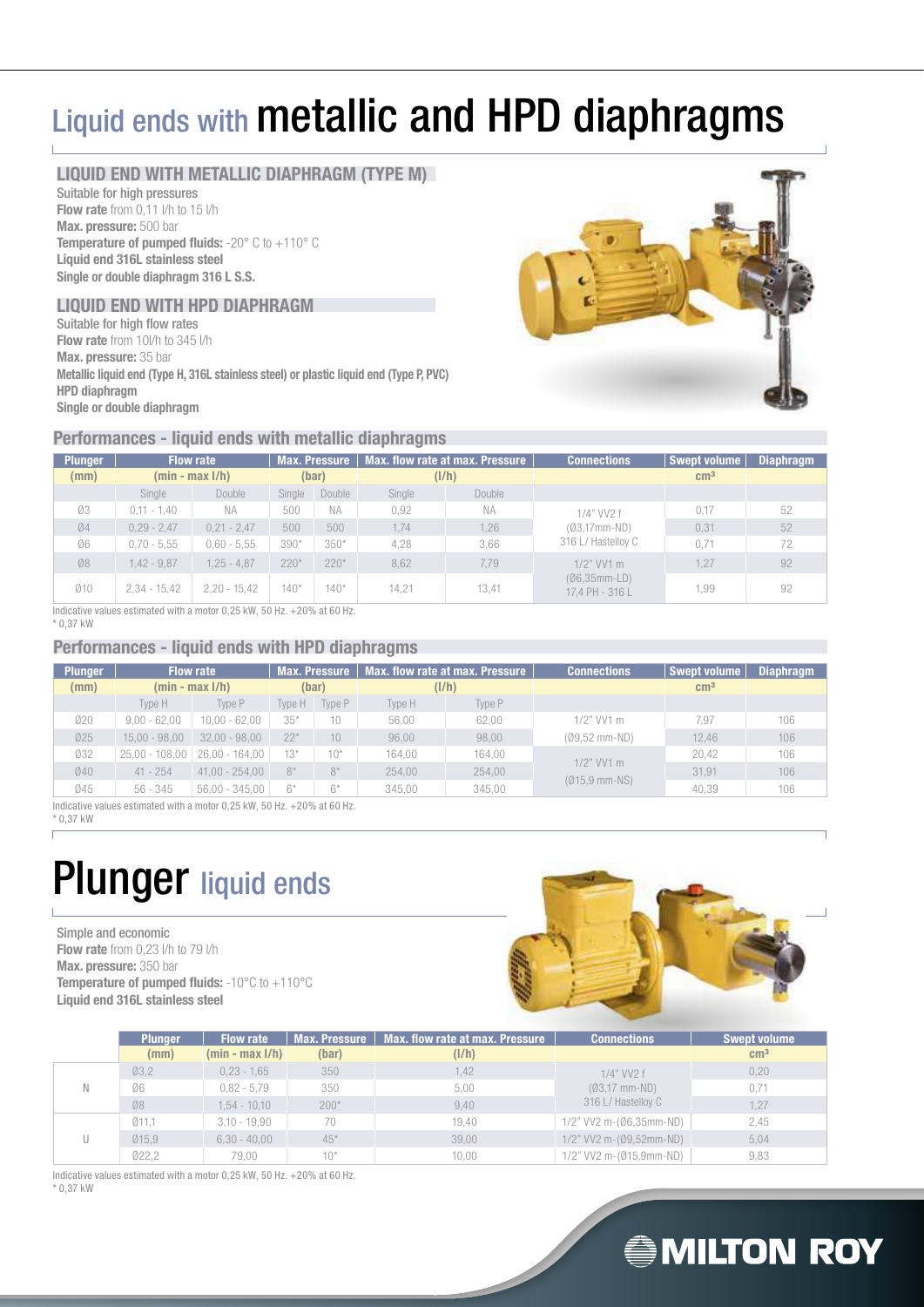# Options and Codifications

#### **Options**

| Motor              | For frequency variation, ATEX or in accordance with specification                                            |
|--------------------|--------------------------------------------------------------------------------------------------------------|
| Servomotor         | Electronic or pneumatic, ATEX compliance (Zones 1-2-3) available • 4-20 mA or Profibus controller • 3-15 PSI |
| Rupture sensing    | By pressure gauge, pressure controller or pressure switch                                                    |
| Special valves     | To suit your application - High viscosity (single or double ball)                                            |
| <b>Connections</b> | NPT, GAS or ANSI or DIN flange connection, as per your specifications                                        |
| Painting           | Standard: polyurethane or in accordance with specification                                                   |
| Housing            | Optional low temperature casting                                                                             |
| Multiplexing       | Up to 13 heads                                                                                               |

### **Codification**

| <b>MILROYAL<sup>®</sup> D</b> |                                                            |                                          |                                       |                                        |     |                           |                                                     |  |  |  |  |
|-------------------------------|------------------------------------------------------------|------------------------------------------|---------------------------------------|----------------------------------------|-----|---------------------------|-----------------------------------------------------|--|--|--|--|
| <b>MD</b>                     |                                                            |                                          | Metering pump MILROYAL <sup>®</sup> D |                                        |     |                           |                                                     |  |  |  |  |
|                               |                                                            | <b>Stroke frequency (strokes/minute)</b> |                                       |                                        |     |                           |                                                     |  |  |  |  |
|                               | 23                                                         |                                          |                                       |                                        |     |                           |                                                     |  |  |  |  |
|                               | 46                                                         |                                          |                                       |                                        |     |                           |                                                     |  |  |  |  |
|                               | 93                                                         |                                          |                                       |                                        |     |                           |                                                     |  |  |  |  |
|                               | 140                                                        |                                          |                                       |                                        |     |                           |                                                     |  |  |  |  |
|                               |                                                            |                                          | <b>Motor power</b>                    |                                        |     |                           |                                                     |  |  |  |  |
|                               |                                                            | F                                        | 0,25 KW                               |                                        |     |                           |                                                     |  |  |  |  |
|                               |                                                            | G                                        | 0,37 KW                               |                                        |     |                           |                                                     |  |  |  |  |
|                               |                                                            | H                                        | 0,55 KW*                              |                                        |     |                           |                                                     |  |  |  |  |
|                               |                                                            | S                                        | Pump delivered without motor          |                                        |     |                           |                                                     |  |  |  |  |
|                               |                                                            |                                          | Ø plunger                             | Type of liquid end                     |     |                           |                                                     |  |  |  |  |
|                               |                                                            |                                          | 3                                     | $XR - CR - VR - XV - N - M$            |     |                           |                                                     |  |  |  |  |
|                               |                                                            |                                          | 3,2                                   | $\mathbb N$                            |     |                           |                                                     |  |  |  |  |
|                               |                                                            |                                          | $\overline{4}$                        | XR - CR - VR - XV - M                  |     |                           |                                                     |  |  |  |  |
|                               |                                                            |                                          | $6 - 8$                               | XR - CR - VR - XV - N - M              |     |                           |                                                     |  |  |  |  |
|                               |                                                            |                                          | 10                                    | $\mathbb M$                            |     |                           |                                                     |  |  |  |  |
|                               |                                                            |                                          | $11,1 - 15,9$                         | U                                      |     |                           |                                                     |  |  |  |  |
|                               |                                                            |                                          | 20                                    | $H - P$                                |     |                           |                                                     |  |  |  |  |
|                               |                                                            |                                          | 22,2                                  | $\begin{array}{c} \square \end{array}$ |     |                           |                                                     |  |  |  |  |
|                               |                                                            |                                          | $25 - 32 - 40 - 45$ H - P             |                                        |     |                           |                                                     |  |  |  |  |
|                               |                                                            |                                          |                                       |                                        |     | <b>Operating pressure</b> |                                                     |  |  |  |  |
|                               |                                                            |                                          |                                       |                                        |     | <b>Multiplexing</b>       | Internal safety valve set according to the pressure |  |  |  |  |
|                               |                                                            |                                          |                                       |                                        |     | $\overline{\phantom{a}}$  | Simplex                                             |  |  |  |  |
|                               |                                                            |                                          |                                       |                                        |     | DX-TX                     | Duplex - Triplex                                    |  |  |  |  |
|                               |                                                            |                                          |                                       |                                        |     | $\overline{\phantom{a}}$  | Multiplex                                           |  |  |  |  |
| <b>MD</b>                     | 93                                                         | F                                        | 3                                     | M                                      | 500 | $\overline{a}$            |                                                     |  |  |  |  |
|                               | * Duplex = motor power x 1,2/ Triplex = motor power x 1,35 |                                          |                                       |                                        |     |                           |                                                     |  |  |  |  |

#### **Accessories Spare parts**



Milton Roy Europe proposes a wide range of accessories to complete the installation of your pump.

Milton Roy Europe advises you on the essential wear parts to be kept on hand in order to optimize the performance of your equipment.

#### **Packages**

Milton Roy Europe can provide turnkey dosing solutions, from a skid-mounted



pump to a complex, 100% customized package.